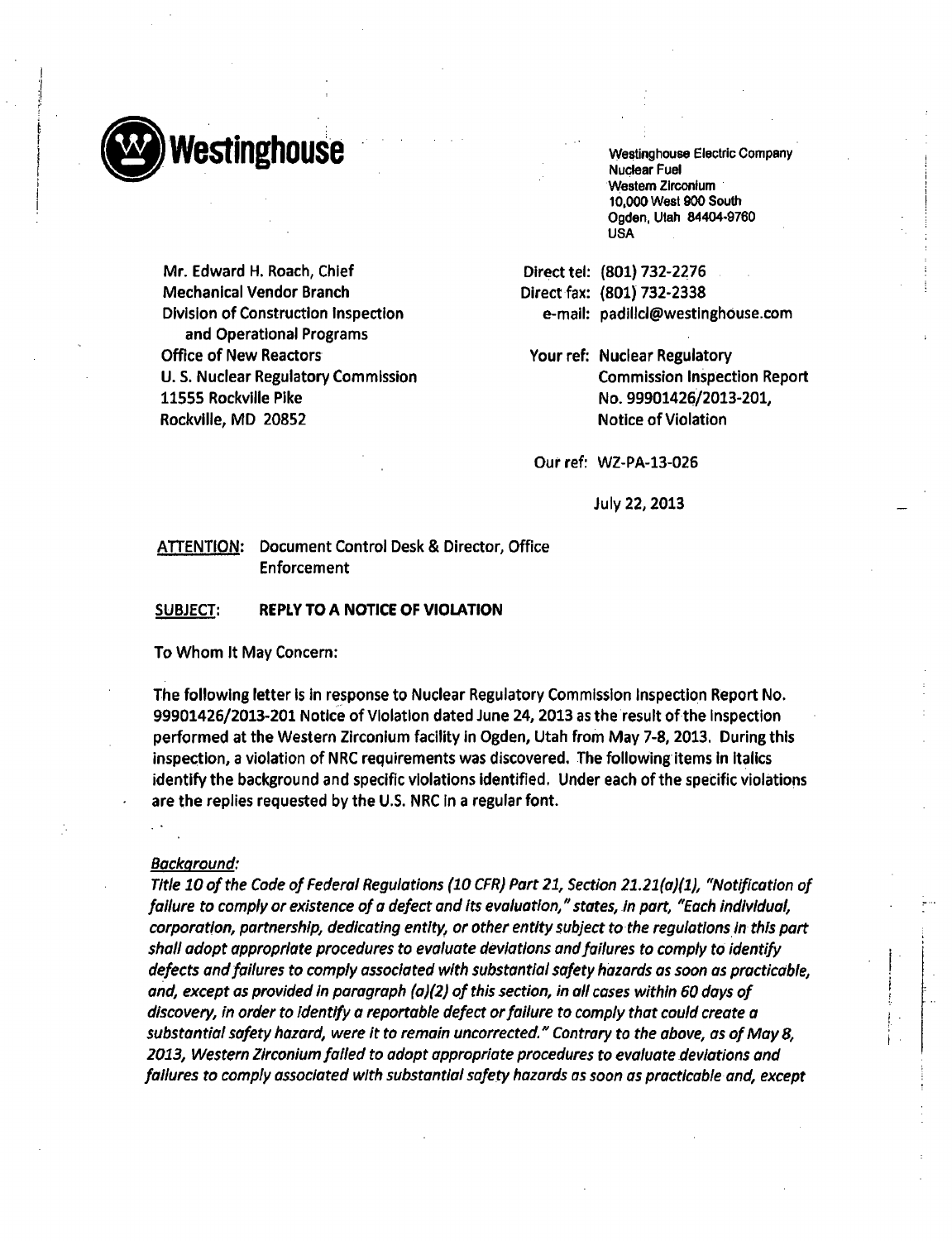Page 2 of 4 Our ref: WZ-PA-13-026 July 22, 2013

*as provided* In *paragraph (a)(2) of this section, in all cases within 60* days *of discovery. Specifically:*

- *1. Westinghouse Policy/Procedure WEC 21.0, "Identification and Reporting of Conditions Adverse to Safety," Revision 4.1, dated October 21, 2008, was not an appropriate procedure to ensure evaluation of deviations and failures to comply associated with substantial safety hazards within 60 days of discovery. As* **a** *result, Westinghouse failed to perform timely evaluation for Issue Report Corrective Action Plan (CAP) #08-231-M033. CAP #08-231- M033 was initiated on August 18, 2008, for four lots of Global Nuclear Fuel (GNF) Zr2 bar that* failed *grain size test and meta/Iography test for atypical grains. Westinghouse Issue Review Committee evaluated.CAP #08-231 -M033 and concluded that the Issue potentially represents a significant defect or noncompliance adverse to safety on August 20, 2008, which first identified the existence of* **a** *deviation. Westinghouse completed its evaluation of this deviation* In **a** *letter to file (LTR-RCPL-08-220) on December 10, 2008, which was 112 days after the dote. of discovery.*
	- a) Reason for violation LTR-RC-13-36 (attached) from the Manager, Westinghouse Regulatory Compliance is provided to contest Item 1 of this NOV.
	- **b)** Corrective steps that have been taken and the results achieved LTR-RC-13-36 (attached) from the Manager, Westinghouse Regulatory Compliance Is provided to contest item 1 of this NOV
	- c) Corrective steps that will be taken LTR-RC-13-36 (attached) from the Manager, Westinghouse Regulatory Compliance is provided to contest item 1 of this NOV.
	- **d)** Date by when full compliance will be achieved LTR-RC-13-36 (attached) from the Manager, Westinghouse Regulatory Compliance Is provided to contest item 1 of this NOV.
- *2. Western Zirconlum's Procedure WZ-LINE STOP,* 'Western *Zirconium LINE STOP PROCEDURE," Revision 4, dated July 20, 2012, locks adequate manager guidance on how to determine when to enter* **a** *Line Stop into the CAPS to ensure evaluation of deviations and failures to comply associated with substantial safety hazards within 60 days of discovery. As* **a** *result, Western Zirconium failed to generate a CAP and evaluate for Part 21 In accordance with WZP21-CATS, "Western Zirconium Policy for Reporting of Significant Defects and Nonconformances (10 CFR Part 21)," Revision 4, dated October 21, 2012, for Line Stop 8100, "Procedure does not exist and/or does not reflect best practice for the use of the Chevalier grinder, Bryant grinder* and *machining of dies via the Bridgeport mill," dated April 24, 2013.*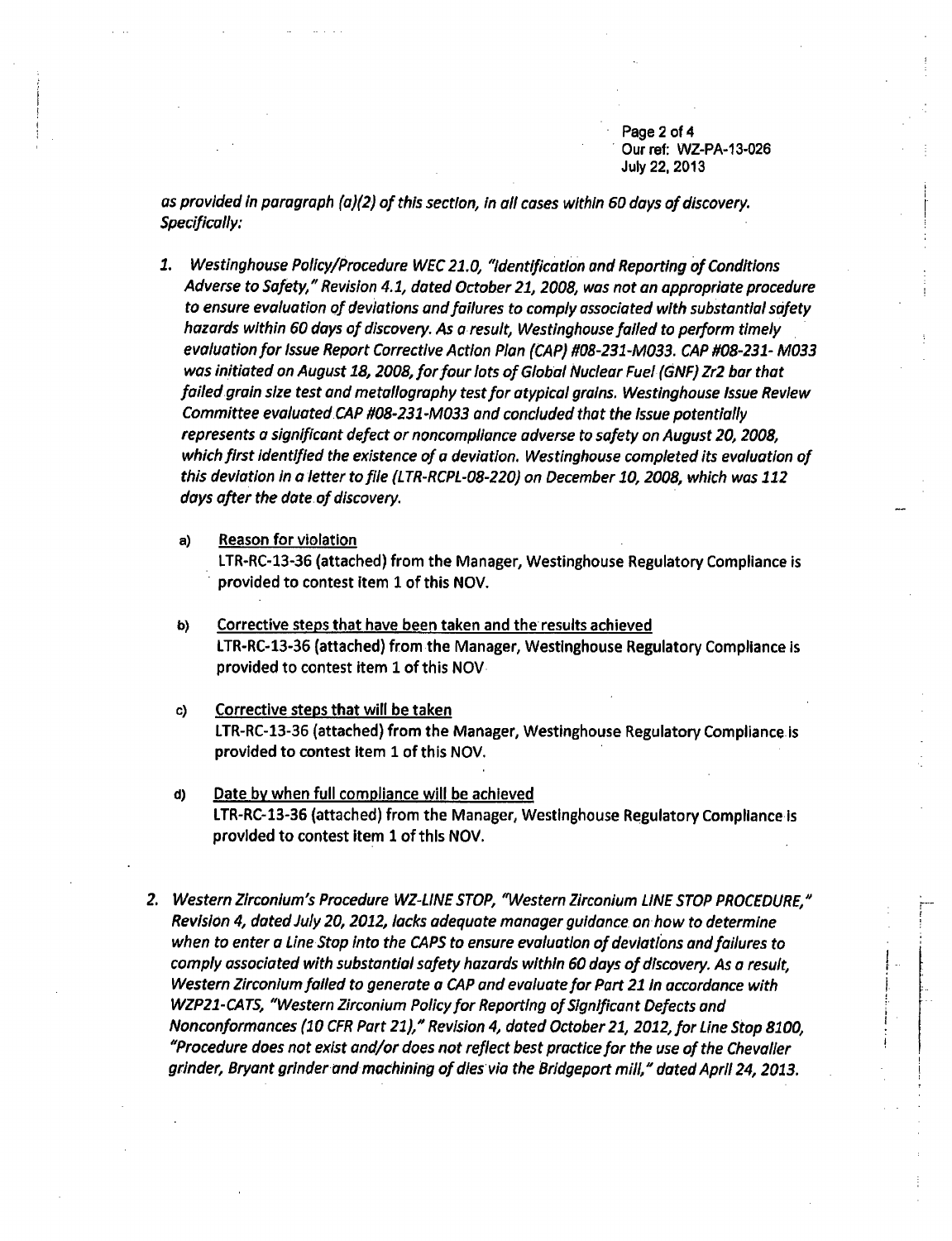Page 3 of 4 Our ref: WZ-PA-13-026 July 22, 2013

# a) Reason for violation

1) Line Stop Procedure manager guidance:

It Is agreed that the Line Stop procedure lacked adequate manager guidance on how to determine when to enter a Line Stop into CAPs and did not specifically refer to implications of 1OCFR Part 21. Western Zirconium management was focused on driving the culture that if anyone felt uncomfortable with anything to do with safety, quality or delivery issues they had the control to call a Line Stop and be involved with the resolution of that Line Stop. The connection to all such events also potentially needing 1OCFR Part 21 evaluations was missed.

# 2) No CAPs issue for Line Stop 8100:

WZ-LINE STOP, Revision 4 reviewed during the inspection stated in step 2.5, "All line stops dealing with a safety, quality, equipment, environment, or process defect shall be entered into CAPs at least as a Fix / Trend. Line stops dealing with documentation defects will be left up to the manager's discretion".

The manager believed Line Stop 8100 was for a documentation error and that he was in compliance with the procedure by not creating a CAPs issue. it was not recognized by the manager that he should have also documented the basis for this discretionary action.

# b) Corrective steps that have been taken and the results achieved

1) Line Stop Procedure manager guidance:

WZ-LINE STOP, "Line Stop Procedure", Rev. 5 has been issued and now requires that all Line Stops be entered into CAPs to eliminate confusion or discretionary decisions (see attached, section 2.5). CAPs issues cannot be processed or closed in the database without a determination whether there is potential 10CFR Part 21 reportability (including results if the answer is "yes").

In addition, from the date of the NRC Inspection, the Standard Work for Western Zirconium's daily station meeting includes a Wednesday review of all Line Stops with all plant management (see attached Station Meeting Standardized Work Sheet, item 9). The Station Meeting review identifies the status of Line Stops that are open, discusses closure plans and assures all are entered into CAPs.

### 2) No CAP Issue for Line Stop 8100:

Line Stop 8100 has been entered into CAPs and received the 1OCFR Part 21 review for potential reportability. It was determined by the Issue Review Committee that the issue did not require an evaluation (see issue 13-177-M008 attached).

## c) Corrective steps that will be taken